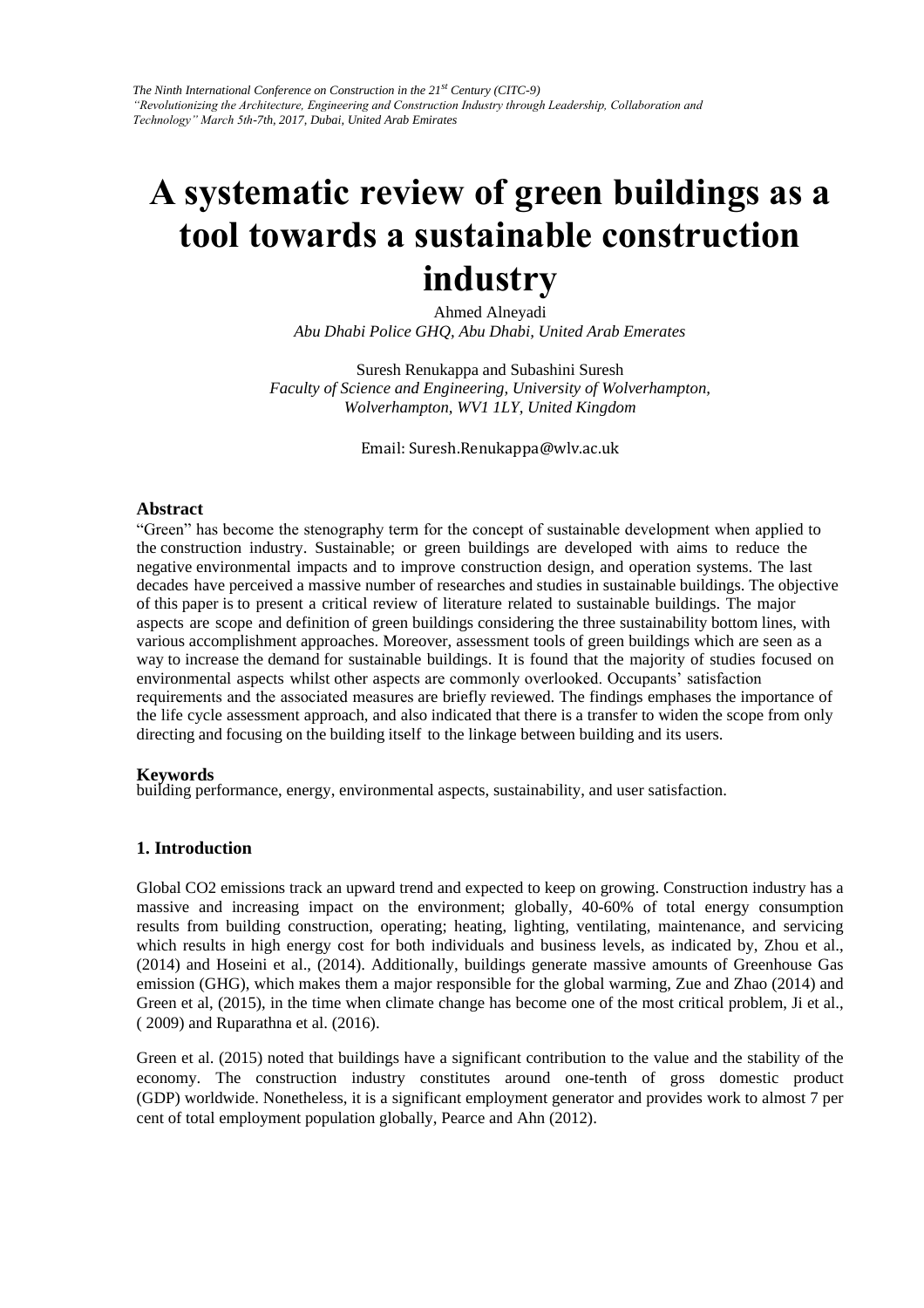Buildings consume large quantities of resources and have a major impact on our health, wealth, and environment. Buildings are critical to our success as society, as Green et al., (2015) pointed out that we spend, in average an amount of time in buildings that deserves to ensure that the indoors and outdoors environment meet our physiological and psychological needs, Ruparathna et al., (2016).

In view of these findings, Ries et al. (2006) and Shafaghat et al. (2016), argued that investigations into sustainability are increasing with a significant demand for low embodied energy and low carbon energy efficient buildings, ensuring generating minimum waste, considering the whole lifecycle of buildings counting renovation and deconstruction, required by all participants which representing a major opportunity to implement sustainable development in the construction industry, Yuan et al. (2013).

The aim of sustainability is to allow people to achieve their needs and enhance their wellbeing, while conversing and protecting the ecological system and its diversity, considering current and future generations. According to Zue and Zhao (2014), Chatterjee (2009) and Gluch (2006), green or sustainable building is a significant measures put forward to mitigate significant impacts of the building stock on the environment, society, and economy, reflecting the efforts put forward to apply sustainability in building manufacturing, by developing green building strategies, designs, standards, and assessment tools. Zue and Zhao (2014) go further and defined four pillars of green buildings, highlighting the associated social impacts rather than the environmental and economic ones, e.g. enhancing occupants and local community health conditions whilst discussing the turn on investment to developers.

The paper aims to critically review and discuss green buildings, and organised as follow; first, definitions, and major aspects concerning green buildings and their implementation strategies, then, discussing the environmental, economic evaluation, and social aspects considering user's concerns and satisfaction issues. Followed by; challenges to their accomplishment, reviewing how to overcome these barriers. Moreover, the assessment tools of the green buildings and how they can influence the sustainable development in the construction industry.

#### **2. Sustainable/ Green building definition**

According to Lützkendorf and Lorenz (2007), Kibert (2008) and Robichaud and Anantatmula (2010), a sustainable building can be defined as a building characterised with features and aspects engaged with sustainable growth whilst enhancing its performance and functionality. Sustainable buildings should be associated with better aesthetics quality and minimization of lifecycle cost, thus requires a comprehensive application of strategies and innovative tools enhancing protection of the capital cost value, reducing the land consumption, protecting and minimise the demand for the threatened resources; decreasing of negative effects on the environment, ensuring security and wellbeing of workers, users, and community, moreover, when appropriate to protection of national heritage.

On the other hand, Lützkendorf and Lorenz (2007) and Chatterjee (2009) defined green building as a building which is restricted to the idea of ecologically conserving building, not necessary to fulfil all sustainability aspects or requirements; the writers limited the definition to cover environmental and energy efficiency aspects only, and how these features can affect people health and wellbeing is neglected.

Whilst Pan et al. (2011) stated that a sustainable building is a consequence of the design viewpoint which emphases the improvement of efficiency of resources and materials expenditure. However, Deuble and de Dear (2012) took issue with the contention that sustainable buildings are those including natural ventilation features, with low or zero energy consumption. Zue and Zhao (2014) are more critical in their definitions, and defined green building as: "… healthy facilities designed and built in a resource-efficient manner, using ecologically based principles."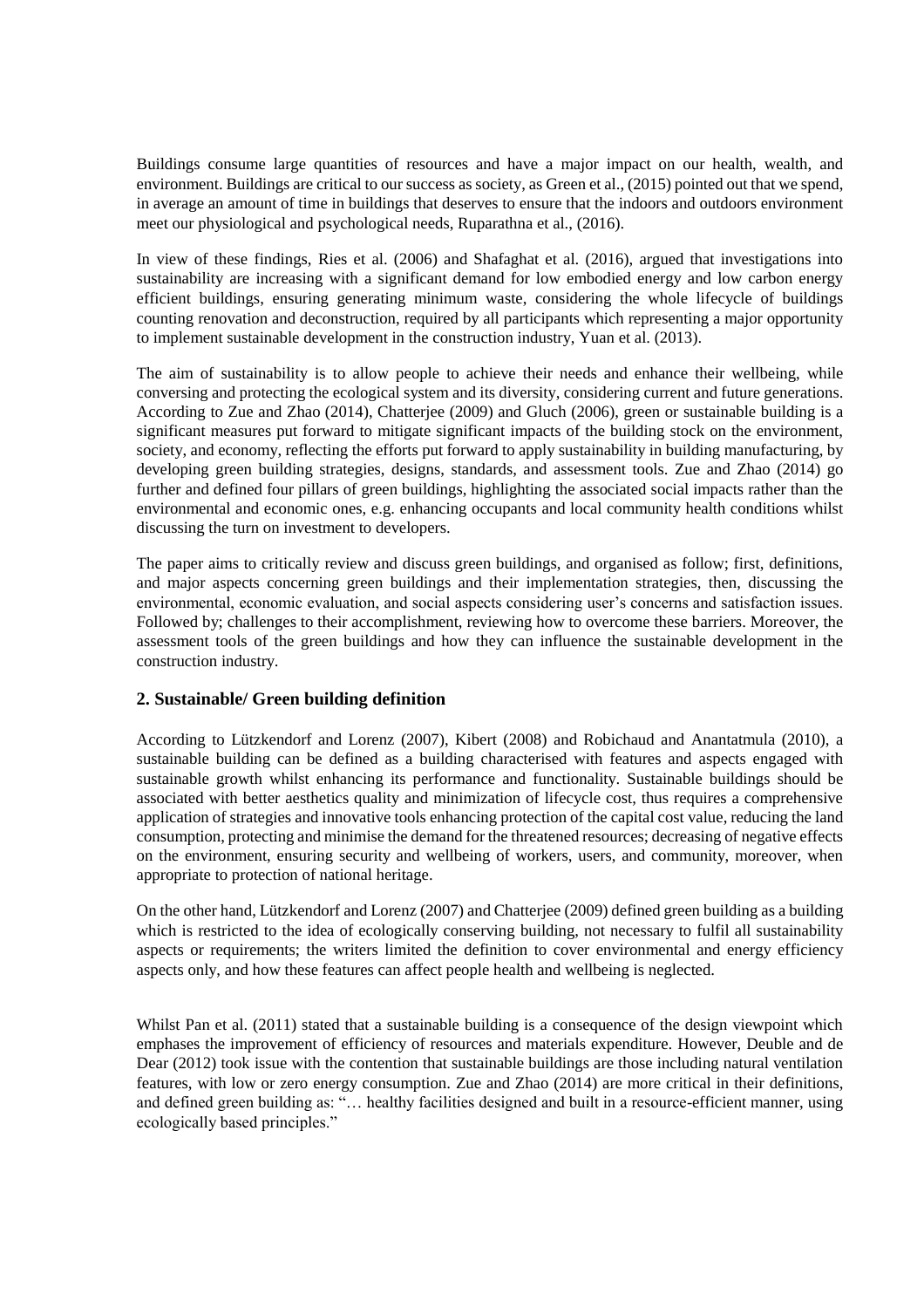Lützkendorf and Lorenz (2007) summarised that, there is still overlap between the concept and characteristics of green buildings and sustainable buildings boundaries, and sometimes sustainable buildings are termed green, highlighting that the absence of a robust definition generates more difficulties in delivering a successful implementation.

# **3. Green buildings and the environment**

In their integrated analysis of sustainable buildings Zue and Zhao (2014) indicated that sustainable building trend is essentially based on environmental concerns of sustainability, which was further declared by Samer (2013), that in recent decades, we are threatened by the rising problems of natural resource depletion and shortage of energy resources, concurrently with global climate change issue which cannot be overlooked. In similarity with Wu and Low (2010) study which argued that the main source of GHG emissions around the world is the Construction industry, thus, made the move into sustainable buildings a major requirement and developed the crucial drivers in the construction industry. Furthermore, de Wilde and Coley (2012) explained the ecological impacts might influence and cause problems even for the buildings that operating efficiently.

On the other hand, Xing et al. (2011) stated that burning finite resources such as fossil fuels generates CO2 emissions, added that develop more energy efficient techniques to combat global warming is a major contributor to cope with this problem, as stated in the government paper for energy efficiency best practice programme. Generally, most of the construction materials affect the environment somehow, mainly through their construction and transference to site, that which highlighted the attention to embodied energy consideration in green building strategies.

However, Elattar and Ahmed (2014) suggested many strategies in selecting building materials, and recommended minimizing the use of non-renewable construction materials whilst maximizing the use of recycled ones. Isolation materials produced using chlorofluorocarbons (CFCs) or hydro chlorofluorocarbons (HCFCs) which deplete the ozone layer, should be interchanged by other sustainable or recyclable materials e.g. recycled cellulose, or mineral fibre, in addition to using locally grown timber rather than steel as argued by the government paper for energy efficiency best practice programme.

In their detailed investigations Chang et al. (2011b) and Xing et al. (2011) specified that the energy usage in the buildings can be minimized with significant amounts by following a range of strategies for building renovation; e.g. sensible and smart positioning for air conditioning devices , applying enhanced energy efficient features, and practice of energy maintaining behaviors.

Dammann and Elle (2006) concluded that environmental indicators for buildings can work as a technique to create observable patterns to the environmental impacts of buildings to the concerned participants; however, they are more accepted when they are not mandatory, but are to be used in flexible manners. This study uses the terms sustainable or green buildings referring to the same connotation.

# **4 Green buildings human aspects**

# **4. 1. Thermal comfort/ indoor environmental quality (IEQ) and user satisfaction**

Green *et al*. (2015) debated that human benefits of green buildings are as important as environmental and economic related aspects, based on the notion that people spend a considerable volume of time in buildings which impacting their health, wellbeing, and success. Along the lines of that, Zue and Zhao (2014) indicated that generally, sustainable building outstripped conservative ones. See figure 1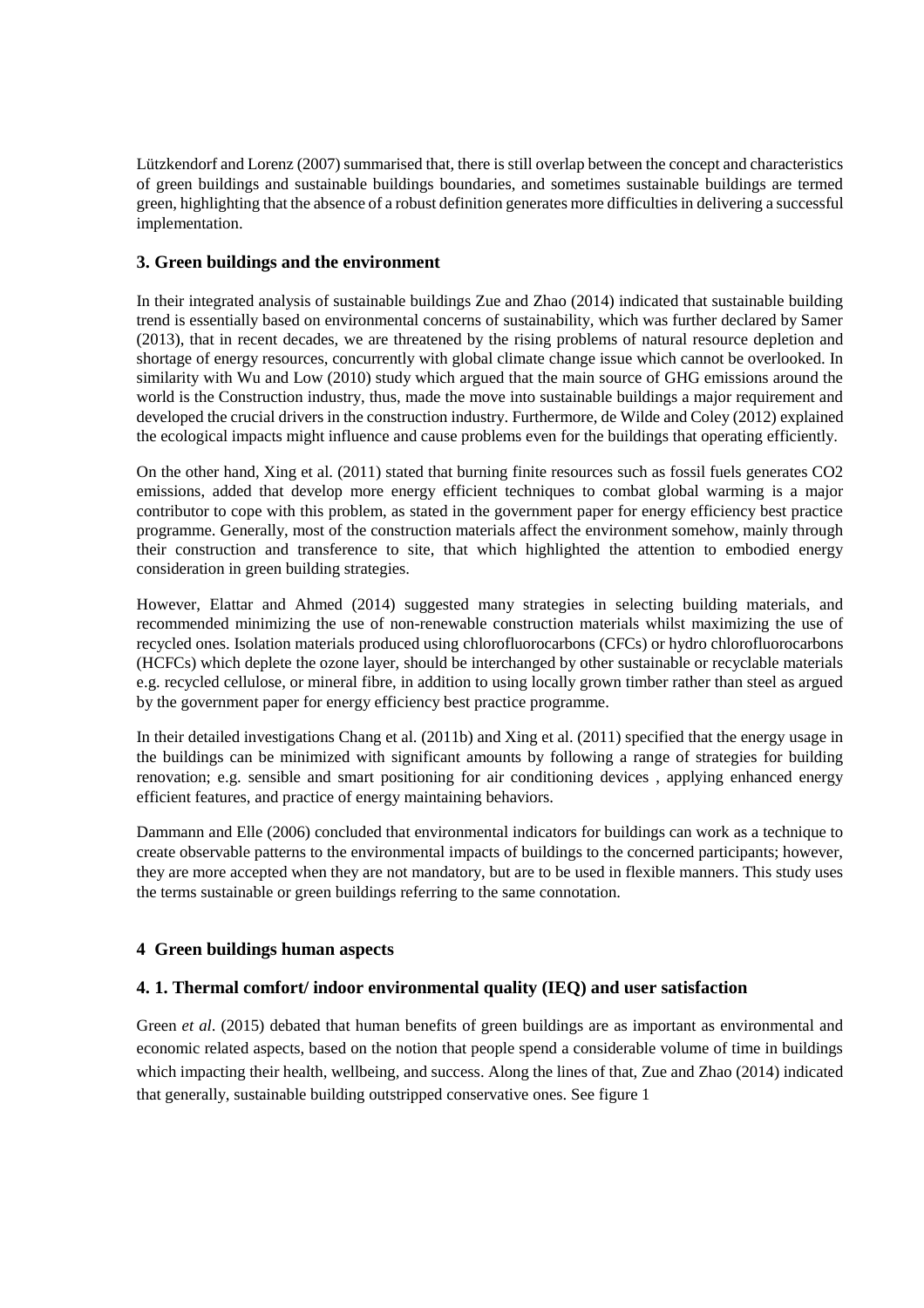

**Figure 1: Levels of users satisfaction on IEQ between a Green and convensional buildings Sourse: Zue and Zhao(2014)**

Thermal comfort is one of the major factors affecting users satisfaction, with focus on both temperature and humidity levels. However, it should be noted that, psychological, physiological, cultural, and social aspects may influence thermal comfort conversion. Many studies have been carried out and a range of required room temperature could be proposed as a result. Zue and Zhao (2014) and sicurella *et al.* (2012). In line with what discussed above, Lee and Guerin (2009), Gou *et al.* (2012) and Ries *et al.* (2006) emphasised other aspects and indicated that IEQ plays a critical role in user's performance, health and productivity rather than their satisfaction. On the other hand, Zue and Zhao (2014) and Leaman and Bordass (2007) study observed a notable point; that users tend to be more tolerant in green buildings in terms of indoor IEQ.

Then again, green building can be associated with many dissatisfying concerns observed by Abbaszadeh *et al*. (2006) that regarding layout, light, and sound aspects, not enough daylight, reflections in computer screens, and people talking in neighbourhood areas. Hauge *et al.* (2010) stated that investigating the suggestion that sustainable buildings are more convenient, and provide a better quality of life and healthier workplace, will require conducting many case studies. The findings by Heerwagen (2005 and 2009), and Paul and Taylor (2008) are controversial. Heerwagen indicated that green buildings increase associated with more comfort, and better living and work productivity, although Paul and Taylor (2008) did not mention any remarkable variances.

Hauge *et al.* (2010) makes further attempts to determine the underlying causes of the alterations in findings; suggesting two major factors; buildings structures and landscape, in addition to as user's cultural backgrounds and characteristics.

# **4.2. Technical operation**

Hauge *et al.* (2010) stated that, users are the main factor influencing buildings performance; a possible explanation for this might be that occupants are the direct operators of the innovative systems and the lack of information provided to them could result in frustration of achieving the anticipated results. A likely explanation by Deuble and Dear (2012) suggested that in order to achieve efficient performance for green buildings, more effort should be allocated in occupants' knowledge and education.

In their study investigating the user satisfaction differences in sustainable and traditional buildings Leaman and Bordass (2007) indicated that occupiers are more indulgent and accepting when they have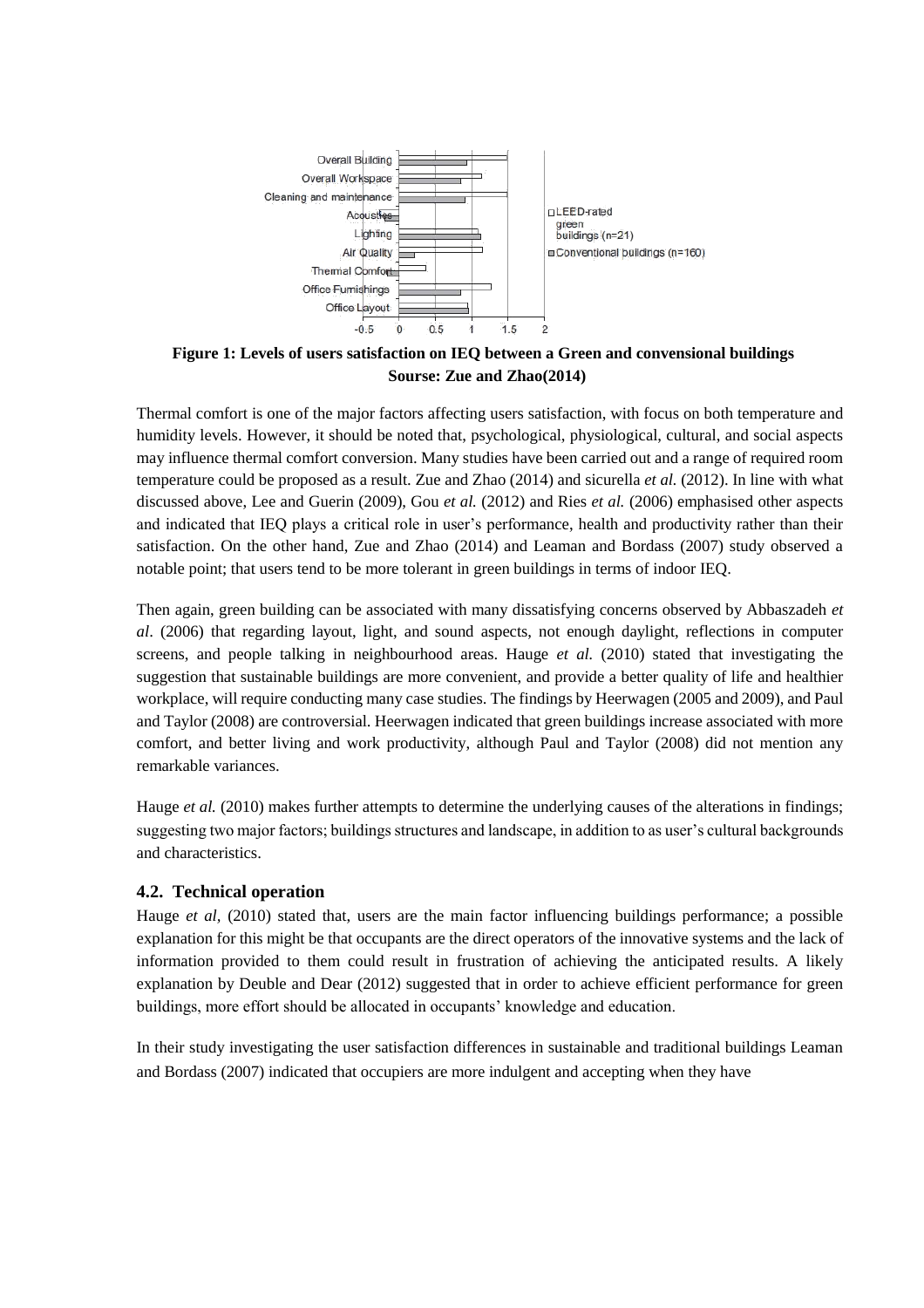more lead and control, added that their attitudes depend on the extent to which they aware of how these buildings work.

Isaksson (2009) and Isaksson, and Karlsson (2006) studies indicated that users generally are not interested in reading difficult instructions, and highlighted the idea that users understanding of warming devices as a major issue.

The studies and investigations carried out only on a few number of buildings which cannot guarantee realistic results. Nonetheless, future researches covering a larger sample of buildings are required to recognize how tenants' environmental beliefs impact their acceptance of sustainable buildings, given the urgency to mitigate global warming Isaksson, (2009) and Hauge *et al*. (2010)

#### **5 Economic Aspects of Green Buildings**

Thus far, several studies have indicated that sustainable construction can give rise to major financial savings by enhancing the productivity, due to further returns of better health and safety conditions, less energy consumption and less operational and maintenance charges, providing financial rewards for building owners, operators, and occupants, Eichholtz *et al.* (2015), WGBC (2013), and Zue and Zhao (2014).

However the results of many studies showed that the initial costs of sustainable buildings are higher than the conventional buildings, as argued by Ross *et al.* (2007) study which specified that LEED certified building will experience approximately 10% of additional budget, see Figure 2. WGBC (2013) and many other researches argued that by introducing more innovative techniques and applying improved and comprehensive designs, the initial budget of a sustainable building can maintain the similar as, or lower than, that of a conventional ones, WGBC (2013) and Ries *et al.* (2007).



**Figure 2: Total cost and cost per unit floor area, conventional and LEED certified building Sourse: Zue and Zhao (2014)**

The report by WGBC (2013), Popescu *et al*. (2012) & Ries *et al*. (2007) pointed to an increasingly compelling business case for green buildings, counting risk mitigation, increasing asset Value, decreases operating Costs, enhancing workplace productivity and Health highlighting the potential to reduce the payback period of investment for energy efficiency measures and the lifecycle cost typically lower than the cost of more traditional buildings. See Table 1.

According to a new research from the British council of shopping centres (BCSC), reveals that energy efficiency can increase the value of shopping centres by over 5% (BSEE, 2015). In line with Turner and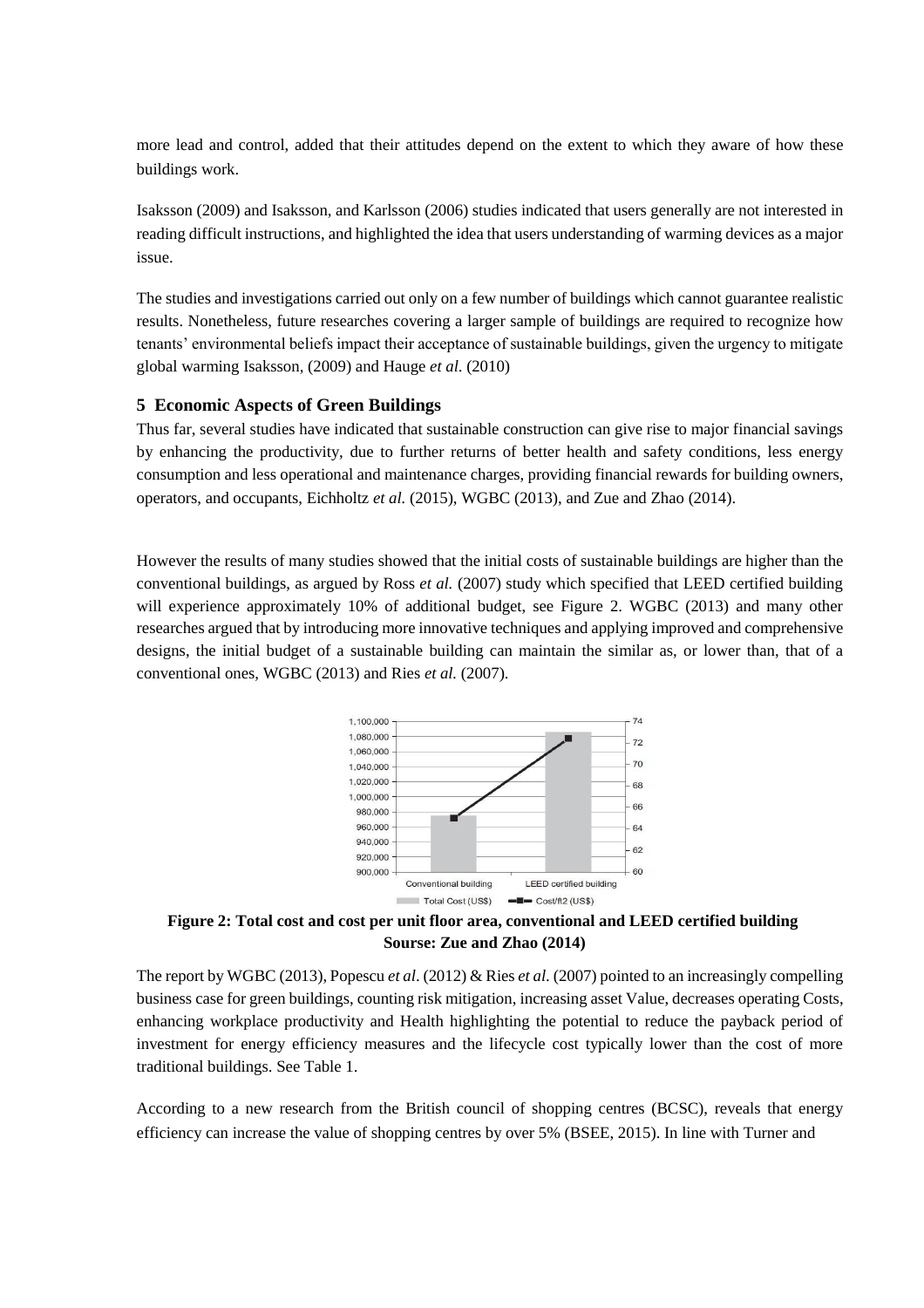Frankel (2008) study which showed that the LEED certified building can realize up to 28% of energy savings in comparison to the estimated levels, see figure 3. Nonetheless, the BSSC added that, Securing finance is always seen as one of the most significant barriers to sustainable developments, as in a recent survey, 62% of companies cited lack of access to finance and capital as their biggest barrier to progressing energy- saving upgrades.



**Figure 3: Energy savings from LEED certified building Sources: Zue and Zhao (2014)**

On the other hand, Chau *et al*. (2010) argued that end-user behaviours plays a vital role on green building successes and that the sector development is mainly driven by market demands, in light of that; studies found that end-users do not mind to expend higher charges if they will benefit the ecological performance in sustainable building growths.

| Source of<br>productivity gain                               | Potential annual<br>health benefits                                                                      | Potential annual<br>savings or gains |
|--------------------------------------------------------------|----------------------------------------------------------------------------------------------------------|--------------------------------------|
| Reduced respiratory illness                                  | 16 to 37 million avoided cases of<br>common cold or influenza                                            | $$6-14$ billion                      |
| Reduced allergies and<br>asthma                              | 8 to 25% decrease in symptoms within<br>53 million allergy sufferers and 16<br>million asthmatics        | $$1-4$ billion                       |
| Reduced sick building<br>syndrome symptoms                   | 20 to 50% reduction in health<br>symptoms experienced frequently at<br>work by $\sim$ 15 million workers | $$10-30 billion$                     |
| Improved performance<br>from thermal and lighting<br>changes | Not applicable                                                                                           | $$20-160$ billion                    |

**Table 1: Potential savings from health and productivity benefits; Source: Ries et al. (2006)**

#### **6. How to achieve sustainable buildings**

Zue and Zhao (2014) specified three critical and interactive factors should be addressed in order to achieve a successful green building, counting technological, managerial, and behavioural aspects.

#### **6.1. Technological aspects**

Using renewable energy and technological innovations is an essential aspect for achieving sustainable buildings as stated by Shi *et al.* (2013), whilst Berggren *et al.* (2013) and Marszal *et al.* (2011)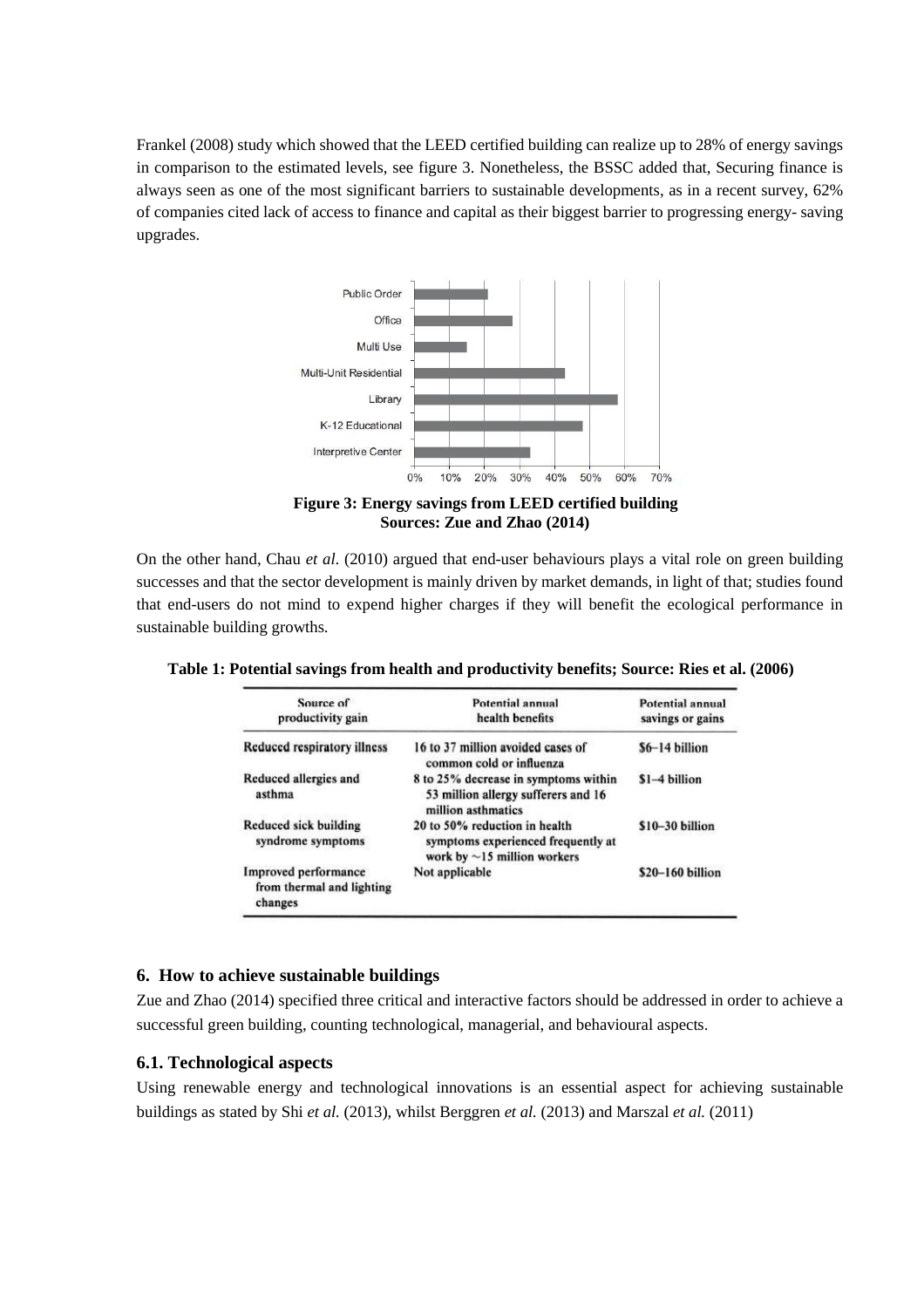highlighted the importance of allocating a number of related credits in assessment tools, hence, the result anticipated is the reduction of energy consumptions and emissions. On the other hand, Praene *et al.* (2012) and Yuan *et al.* (2013) suggested some common renewable energy sources to use in green building; including: solar and wind energy technologies.

In their review; Zue and Zhao (2014) argued that construction and demolition (C&D) waste regulator is a key contributor in achieving sustainable buildings. Whereas, similarly, Weishenglu and Vivian (2013) argued that reducing resources consumption, recycling and reuse of C&D waste are also major approaches to reduce environmental impact.

#### **6.2 Managerial aspects**

In their analysis of successful achievement requirements, Häkkinen and Belloni (2011) indicated that, ensuring specific project management skills; covering project level, company level and market level, whilst adopting assessment tools, and providing employees with the required training and education are significant factors.

#### **6.3 Behavioural aspects**

Hoffman and Henn, (2008) claimed that obstacles facing sustainable buildings development are no longer economic or technological, instead they are social and psychological, therefore, educating and rising the standard of knowledge for all shareholders, including end-users and customers, engineers and contractors, is a major step towards sustainable development. This view is supported by *Kato et al.* (2009) who concluded in their research that, green workplace offers greater psychological benefits, e.g. taking pride of the workplace environment, to occupiers than physical developments including health and productivity advances.

# **7 Constructions and strategies of sustainable buildings**

Sadineni *et al.*, (2011) and Aksoy and Inalli (2006) defined different components in the green building, counting; walls, roofs, foundation, thermal isolation, thermal mass, exterior covering schemes etc. as important parts of any building and emphasized the passive strategy features such as building system and alignment. In the same vein Sadineni *et al.,* (2011) added that currently a renewed interest in environmentalfriendly passive energy strategies are seen, intended to act as a practicable solution to the concerns of energy crisis and environmental pollution.

# **7.1 Green building and energy**

Much of the current literature on sustainable development emphasis that green buildings are designed to reduce energy consumption and costs, considering sustainability economic and environmental issues, hence, lessen emissions and waste (Jiang and Rahimi-Eichi, 2009). Larsson (2004) suggested that a sustainable building energy scheme varies from low energy, zero, or passive energy, but overall it must involve renewable energy usage, energy storing and energy controlling.

More recent attention has focused on the provision of low energy buildings suggested that many interventions are needed to improve energy systems efficiency whilst promoting renewable energy resources, combined with applying a variety of measures including; applying active or passive energy effectual approaches, enhancing warming, cooling and airing schemes, etc. can be characterized as active techniques, whereas, developments to building covering components can be categorized as passive or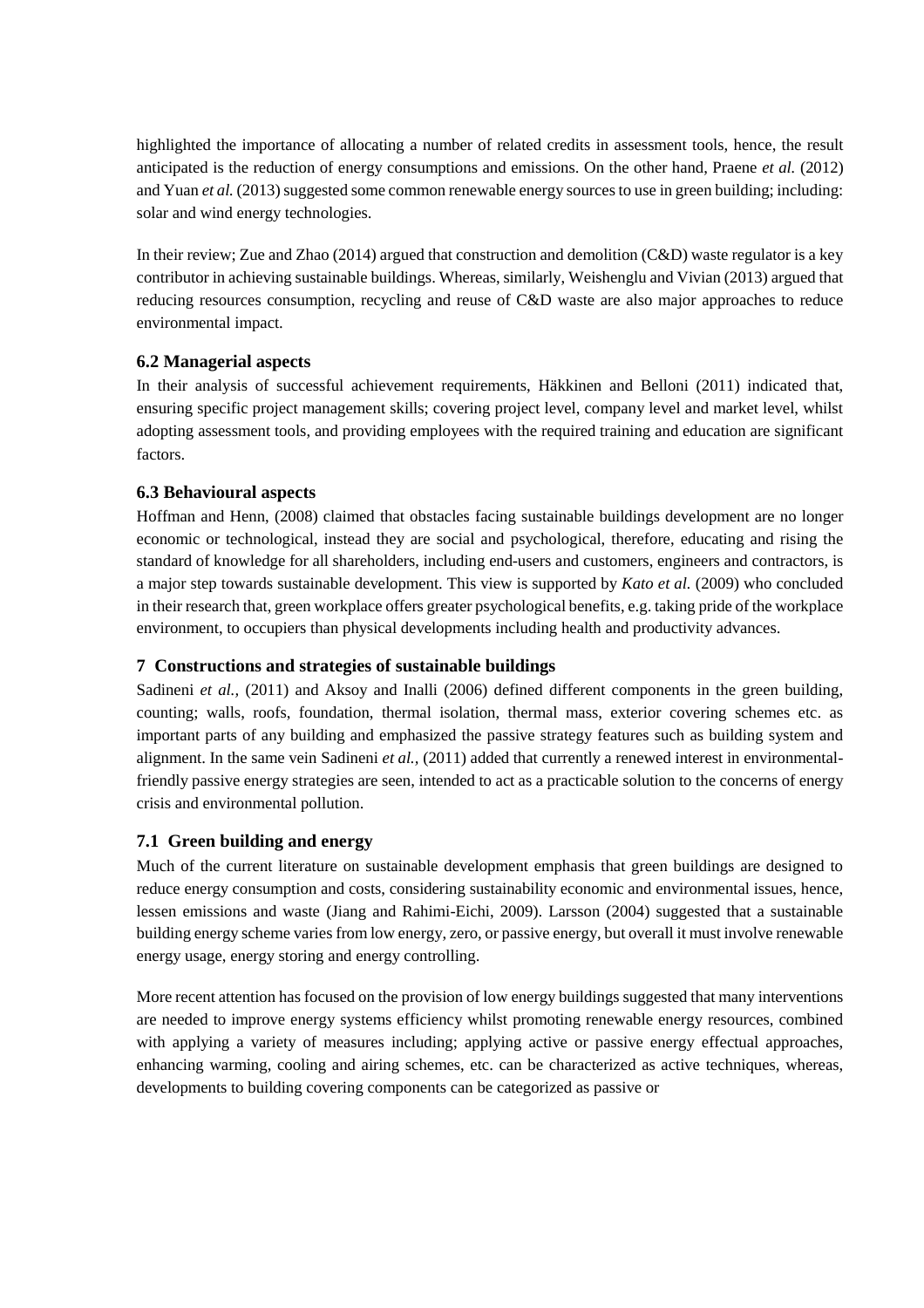inactive ones, Kylili and Fokaides (2015), Yuan *et al.* (2013) and Zuo and Zhao (2014). Likewise, Crawford *et al.* (2011) suggested an inclusive standard for reforming less energy building proposal to minimize the whole building's lifespan energy usage.

According to the recast of the Directive on the energy performance of buildings (Directive 2010/31/EU) Zero energy buildings (ZEBs) represents a major contributor towards the achievement of the future smart cities, which is described as buildings that have zero carbon emissions on an annual basis while, Sartori *et al.* (2012), argued that a yearly weighing scale is not enough to guarantee a Net ZEBs. Kylili and Fokaides (2015) argued that this is achievable by reducing the energy demand and developing Renewable Energy Sources (RES). Santamouris (2014) also suggested green rooftops as submissive cooling techniques that work to protect the building and to stop the inward solar energy, thus provides both aesthetic and environmental benefits.

#### **7.2. Construction materials of green buildings**

Achieving a sustainable building requires emerging sustainability concepts through the whole life cycle analysis (LCA) of the building, using less, durable and recycled materials whilst designing for reusing, WGBC (2013). In an attempt to guide decision-makers to choose and indicate best materials, a study by Castro-Lacouture *et al*. (2009) suggested an integer approach covering project restraints, whilst achieving better (LEED) rating system credits. Chatterjee (2009) also argued that the LCA and sustainable building laws can act as a major factor in appraising building materials and retaining sustainability in the construction field.

Hosseini *et al.* (2011), Yen *et al*. (2011) and Damtoft *et al*. (2008) claimed that the cement and concrete manufacturers can enhance the Climate Change action by increasing the use of bio-fuels and alternative materials which reduces the CO2 emission from cement production.

However, Cautions selection of materials can also benefit reduce the waste to the landfill, e.g. using fly ashes as structural components of green building design, as suggested by Zue and Zhao (2014) and Drochytka *et al*. (2012). Similarly, Jaillon *et al,* (2009) added the use of precast or prefabrication technologies helps to reduce construction and demolition waste to a great point.

# **7.3 Green buildings assessment tools**

Wei *et al.* (2015) pointed out that sustainable building certifications aim to achieve buildings that are healthy, energy-saving, and environmentally friendly. Zue and Zhao (2014) went further and declared that recognizing the social and economic aspects of sustainability is reflected in the development of sustainable buildings assessment tools.

Alyami and Rezgui, (2015) argued that despite the existence of a range of assessment tools which are valued from designing standpoints, they are hardly take into account post occupancy evaluation and end users perspectives, thus they need to allocate more attention to users contribution to ensure and not only to focus on technical and before occupancy phases, also to recognise what perform best in reality, Nicol and Roaf (2005).

Nevertheless, Reith and Orova (2015) and Wangel *et al.* (2016) pointed out the crucial need to introduce new forms of the assessment tools rather than the leading ones; e.g. LEED, BREEAM. This new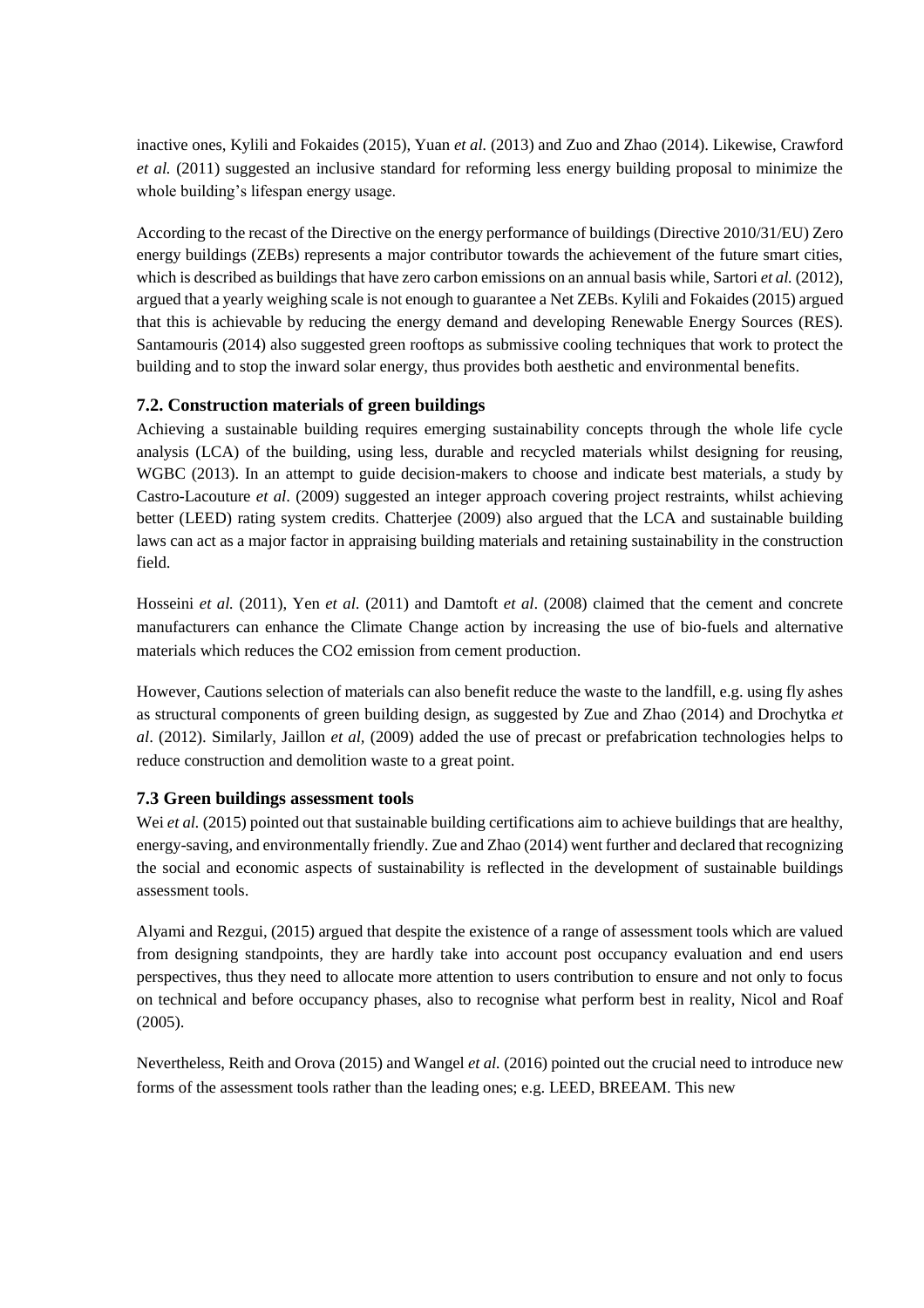developments should essentially be combined with further studies and researches support the decision making practice and provide with the required criteria.

#### $\Box$ **Challenges and Solutions**

The Bond and Perrett (2012) and WGBC (2013) defined many barriers and challenges facing the sustainable development implementation, including; the absence of knowledge and awareness, lack of leadership, fears and resistance to change, and further risk of poor application, however, most of the barriers are addressable through practice and good adoption of planning strategies and innovative solutions (Yudelson, 2010).

The WGBC (2013) suggested leading thorough investigations and surveys, combined with proposing workshops, and user guides as key solutions. Whilst Lützkendorf and Lorenz (2007) identified many approaches can be employed to boost the demand for sustainable buildings, including; development of suitable financial instruments, changing societies' values and concerns, in addition to the developing the CO2 certificate trading schemes. Nonetheless, incorporation of sustainability in building sector in courses and programs of higher degree studies.

#### **Sustainable buildings and Building information modelling, (BIM)**  $\Box$

Sustainable Building aspects comprise building performance, economic, environmental, and social aspects. In addition to innovative designs and whole life cycle managing tools of buildings, which in turn require innovative forms of information in comparison to conventional building. All these associated features and the huge amount of information needed, drive the need to BIM to support the integrated information management through the construction Life Cycle (Häkkinen and Kiviniemi, 2008).

# **8.0 Conclusion**

This study carried out a critical review of sustainable buildings, reviewing the notion of applying sustainability techniques and principles in the construction industry. The outcomes indicated that these studies investigated major issues regarding sustainable development, e.g. the explanation of what are sustainable buildings; environmental, economic, and social aspects of sustainable buildings; methods to accomplish them; followed by strategies for construction of green buildings, assessment tools, and the barriers and challenges to the implementation of sustainable buildings and suggested solutions.

The comprehensive critical review reveals that most of sustainable building researches emphasis the environmental aspects of sustainability focusing on energy usage and carbon emissions issues; proposing some ideas to handle and cope with them. Whilst, identified big gaps regarding social and economic facets of sustainability. The findings also emphases the importance of the life cycle assessment approach, and recognised the trend from concentrating on building itself to the importance of exploring the link between building and its occupants. However, it should be noted that the majority of existing studies on green building are based on the current weather data and current occupancy pattern which may not be sufficient as trends may change. In general, the extensive review found that a little research has been carried out to investigate occupant satisfaction which clarifies a need for specific further studies targeting the extent to which users are satisfied and the factors affecting their decisions in order to gain enhanced understanding.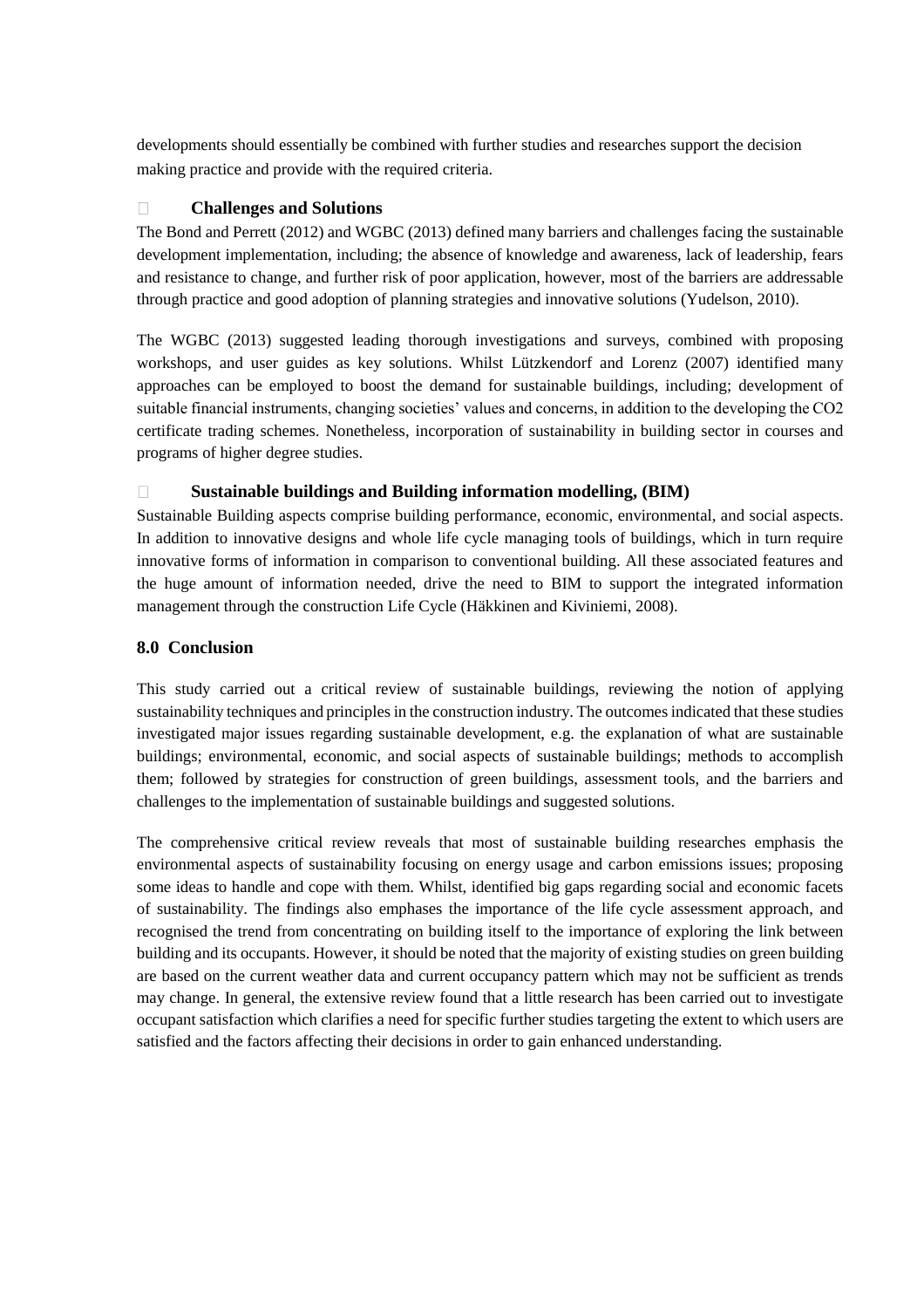#### **9. References**

- Aksoy, U.T. and Inalli, M. (2006) Impacts of some building passive design parameters on heating demand for a cold region. Building and Environment [online], 41(12), pp. 1742-1754 .
- Alyami, S.H., Rezgui, Y. and Kwan, A. (2015) The development of sustainable assessment method for Saudi Arabia built environment: weighting system. Sustainability Science [online], 10(1), pp. 167-178 .
- Berardi, U., GhaffarianHoseini, A. and GhaffarianHoseini, A. (2014) State-of-the-art analysis of the environmental benefits of green roofs. Applied Energy [online], 115pp. 411-428 Available at:<http://www.sciencedirect.com/science/article/pii/S0306261913008775>.
- Bond, S. and Perrett, G. (2012) The key drivers and barriers to the sustainable development of commercial property in New Zealand. Journal of Sustainable Real Estate [online], 4(1), pp. 48-77 .
- Castro -Lacouture, D., Sefair, J.A., Flórez, L. and Medaglia, A.L. (2009) Optimization model for the selection of materials using a LEED-based green building rating system in Colombia. Building and Environment [online], 44(6), pp. 1162-1170 .
- Chang,Y. S., Cheng,Y. L., Ou,W. S. and Liao,C. C. (2012) Evaluation the feasibility of zero-carbon green building in Taiwan Applied Mechanics and Materials. [online]. Trans Tech Publ, pp.395-399.
- Chatterjee, A.K. (2009) Sustainable construction and green buildings on the foundation of building ecology. The Indian Concrete Journal [online], 1pp. 27-30 .
- Chau, C.K., Tse, M.S. and Chung, K.Y. (2010) A choice experiment to estimate the effect of green experience on preferences and willingness-to-pay for green building attributes. Building and Environment [online], 45(11), pp. 2553-2561 .
- Crawford, R.H., Czerniakowski, I. and Fuller, R.J. (2011) A comprehensive model for streamlining low-energy building design. Energy and Buildings [online], 43(7), pp. 1748-1756 .
- Damtoft, J.S., Lukasik, J., Herfort, D., Sorrentino, D. and Gartner, E.M. (2008) Sustainable development and climate change initiatives. Cement and Concrete Research [online], 38(2), pp. 115-127 Available at:<http://www.sciencedirect.com/science/article/pii/S0008884607002153>.
- Deuble, M.P. and de Dear, R.J. (2012) Green occupants for green buildings: The missing link? Building and Environment [online], 56pp. 21-27 .
- De Wilde, P. and Coley, D. (2012) The implications of a changing climate for buildings. Building and Environment [online], 55pp. 1-7 Available at:<http://www.sciencedirect.com/science/article/pii/S0360132312001060>.
- Drochytka, R., Zach, J., Korjenic, A. and Hroudová, J. (2013) Improving the energy efficiency in buildings while reducing the waste using autoclaved aerated concrete made from power industry waste. Energy and Buildings [online], 58pp. 319-323 .
- Eichholtz, P.M., Kok, N. and Quigley, J.M. (2015) Ecological responsiveness and corporate real estate. Business & Society [online]pp. 0007650315575118 .
- Elattar, S.M.S. and Ahmed, E.B. (2014) Towards The Adaptation of Green Building Material Systems to the Egyptian Environment. Journal of Asian Scientific Research [online], 4(6), pp. 260-269 .
- Elle, M. and Dammann, S. (2006) Environmental indicators: establishing a common language for green building. Building Research & Information [online], 34(4), pp. 387-404 .
- Fergus Nicol & Susan Roaf (2005) Post-occupancy evaluation and field studies of thermal comfort, Building Research & Information, 33:4, 338-346, DOI: 10.1080/09613210500161885
- Gluch, P. and Stenberg, A. (2006) How do trade media influence green building practice? Building Research & Information [online], 34(2), pp. 104-117 .
- Gou, Z., Lau, S.S. and Zhang, Z. (2012) A comparison of indoor environmental satisfaction between two green buildings and a conventional building in China. College Publishing [online], 7(2), pp. 89-104 .
- Green, E., Hope, T, & Yates, A. (2015). Delivering sustainable infrastructure, Sustainable buildings. London: ICE publishing..
- Hauge, Å., Thomsen, J. and Berker, T. (2010) User Evaluations of Energy Efficient Buildings–. [online].
- Häkkinen, T. and Belloni, K. (2011) Barriers and drivers for sustainable building. Building Research & Information [online], 39(3), pp. 239-255 .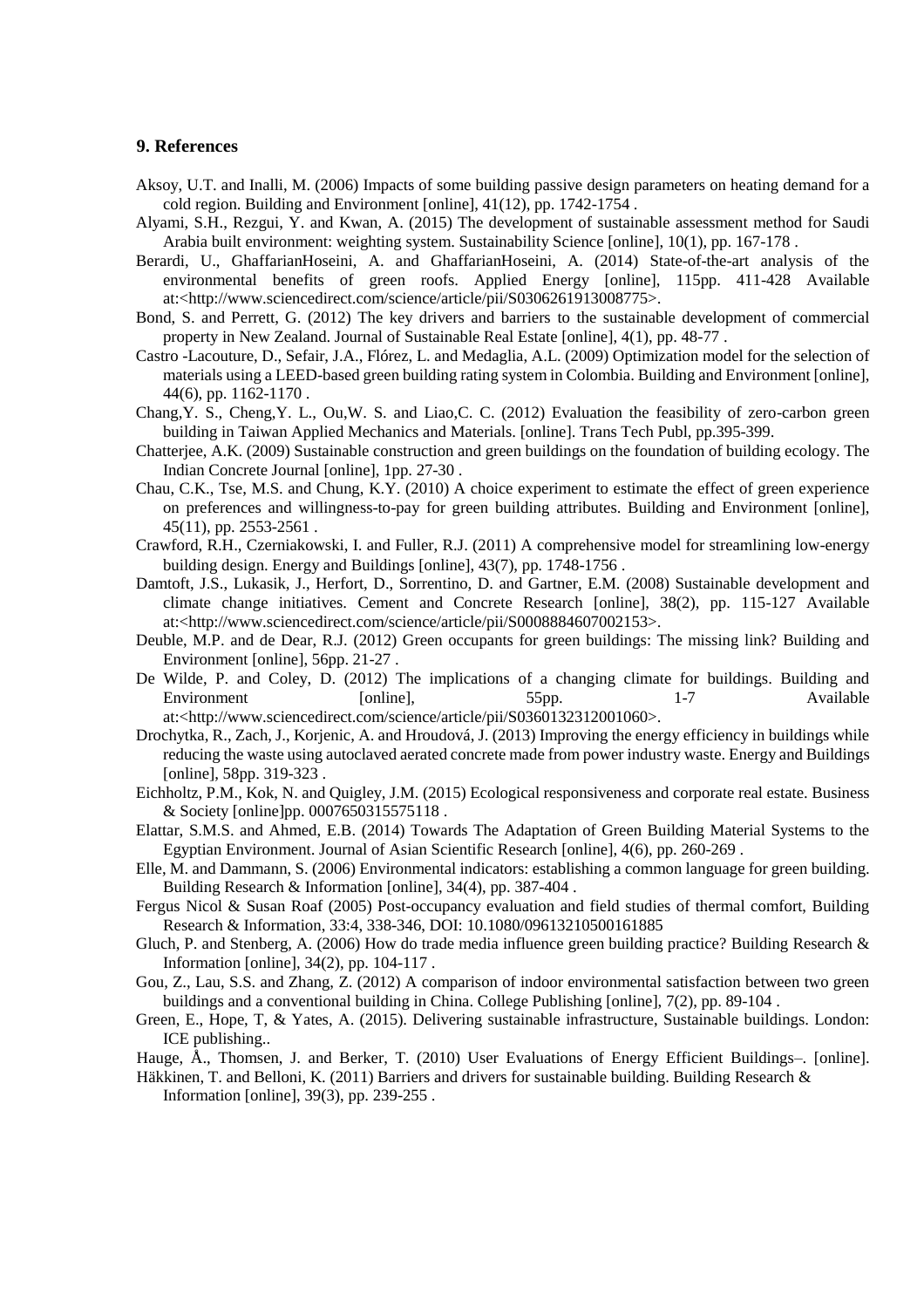- Häkkinen,T. and Kiviniemi,A. (2008) Sustainable building and BIM Proceedings of SB08 Conference Melbourne. [online]. pp.21-25.
- Hoffman, A.J. and Henn, R. (2008) Overcoming the social and psychological barriers to green building. Organization & Environment [online], 21(4), pp. 390-419 .
- Jaillon, L., Poon, C. and Chiang, Y. (2009) Quantifying the waste reduction potential of using prefabrication in building construction in Hong Kong. Waste Management [online], 29(1), pp. 309-320 .
- Ji, Y., Lomas, K.J. and Cook, M.J. (2009) Hybrid ventilation for low energy building design in south China. Building and Environment [online], 44(11), pp. 2245-2255 Available at:<http://www.sciencedirect.com/science/article/pii/S0360132309000560>.
- Jiang,Z. and Rahimi-Eichi,H. (2009) Design, modeling and simulation of a green building energy system Power & Energy Society General Meeting, 2009. PES'09. IEEE. [online]. IEEE, pp.1-7.
- Kato, H., Too, L. and Rask, A. (2009) Occupier perceptions of green workplace environment: the Australian experience. Journal of corporate real estate [online], 11(3), pp. 183-195 .
- Kylili, A. and Fokaides, P.A. (2015) European smart cities: The role of zero energy buildings. Sustainable Cities and Society [online], 15pp. 86-95 .
- Larsson, N. (2004) An overview of green building rating and labelling systems. International Initiative for a Sustainable Built Environment (iiSBE).Revised draft version [online].
- Leaman, A. and Bordass, B. (2007) Are users more tolerant of 'green'buildings? Building Research & Information [online], 35(6), pp. 662-673 .
- Lee, Y.S. and Guerin, D.A. (2009) Indoor environmental quality related to occupant satisfaction and performance in LEED-certified buildings. Indoor and Built Environment [online], 18(4), pp. 293-300 .
- Lu, W. and Tam, V.W. (2013) Construction waste management policies and their effectiveness in Hong Kong: A longitudinal review. Renewable and Sustainable Energy Reviews [online], 23pp. 214-223 .
- Lützkendorf, T. and Lorenz, D. (2007) Integrating sustainability into property risk assessments for market transformation. Building Research & Information [online], 35(6), pp. 644-661 .
- Lützkendorf, T. and Lorenz, D. (2007) Integrating sustainability into property risk assessments for market transformation. Building Research & Information [online], 35(6), pp. 644-661 .
- Madani Hosseini, M., Shao, Y. and Whalen, J.K. (2011) Biocement production from silicon-rich plant residues: Perspectives and future potential in Canada. Biosystems Engineering [online], 110(4), pp. 351-362 Available at:<http://www.sciencedirect.com/science/article/pii/S1537511011001644>.
- Marszal, A.J., Heiselberg, P., Bourrelle, J.S., Musall, E., Voss, K., Sartori, I. and Napolitano, A. (2011) Zero Energy Building – A review of definitions and calculation methodologies. Energy & Buildings [online], 43(4), pp. 971-979 .
- Pan,N., Dzeng,R. and Yang,M. (2011) Decision making behaviors in planning green buildings Computer Distributed Control and Intelligent Environmental Monitoring (CDCIEM), 2011 International Conference on. [online]. IEEE, pp.1710-1713.
- Pearce, Annie R& Ahn, Yong Han (2012). sustainable building and infrastructure, paths to the future. London: Routledge book
- Popescu, D., Bienert, S., Schützenhofer, C. and Boazu, R. (2012) Impact of energy efficiency measures on the economic value of buildings. Applied Energy [online], 89(1), pp. 454-463 .
- Praene, J.P., David, M., Sinama, F., Morau, D. and Marc, O. (2012) Renewable energy: Progressing towards a net zero energy island, the case of Reunion Island. Renewable and Sustainable Energy Reviews [online],  $16(1)$ , pp.  $426-442$  Available

at:<http://www.sciencedirect.com/science/article/pii/S1364032111004175>.

Reith, A. and Orova, M. (2015) Do green neighbourhood ratings cover sustainability? Ecological Indicators [online], 48pp. 660-672 Available at:<http://www.sciencedirect.com/science/article/pii/S1470160X14004130>.

Richard Fellows and Anita Liu (2015), Research methods for construction, Chichester: Wiley-Blackwell

Ruparathna, R., Hewage, K. and Sadiq, R. (2016) Improving the energy efficiency of the existing building stock: A critical review of commercial and institutional buildings. Renewable and Sustainable Energy Reviews [online], 53pp. 1032-1045 Available

at:<http://www.sciencedirect.com/science/article/pii/S1364032115010540>.